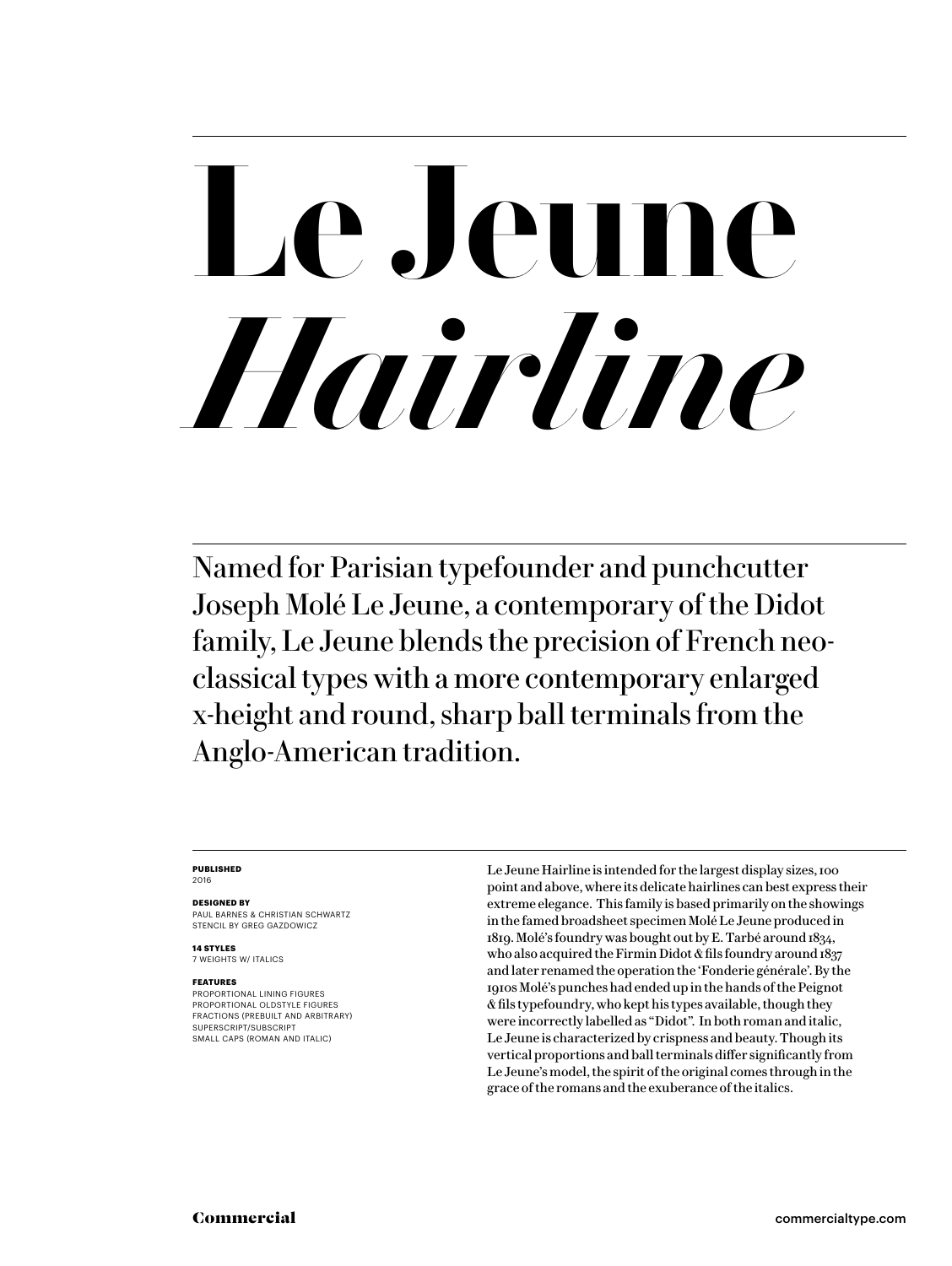Le Jeune Hairline Light *Le Jeune Hairline Light Italic* Le Jeune Hairline Regular *Le Jeune Hairline Regular Italic* Le Jeune Hairline Medium *Le Jeune Hairline Medium Italic* **Le Jeune Hairline Semibold** *Le Jeune Hairline Semibold Italic* **Le Jeune Hairline Bold** *Le Jeune Hairline Bold Italic* Le Jeune Hairline Black *Le Jeune Hairline Black Italic* Le Jeune Hairline Stencil *Le Jeune Hairline Stencil Italic*

NOTE: LE JEUNE DECK SUBSTITUTED HERE IN PLACE OF LE JEUNE HAIRLINE, WHICH IS NOT SUITABLE FOR USE AT THIS SIZE.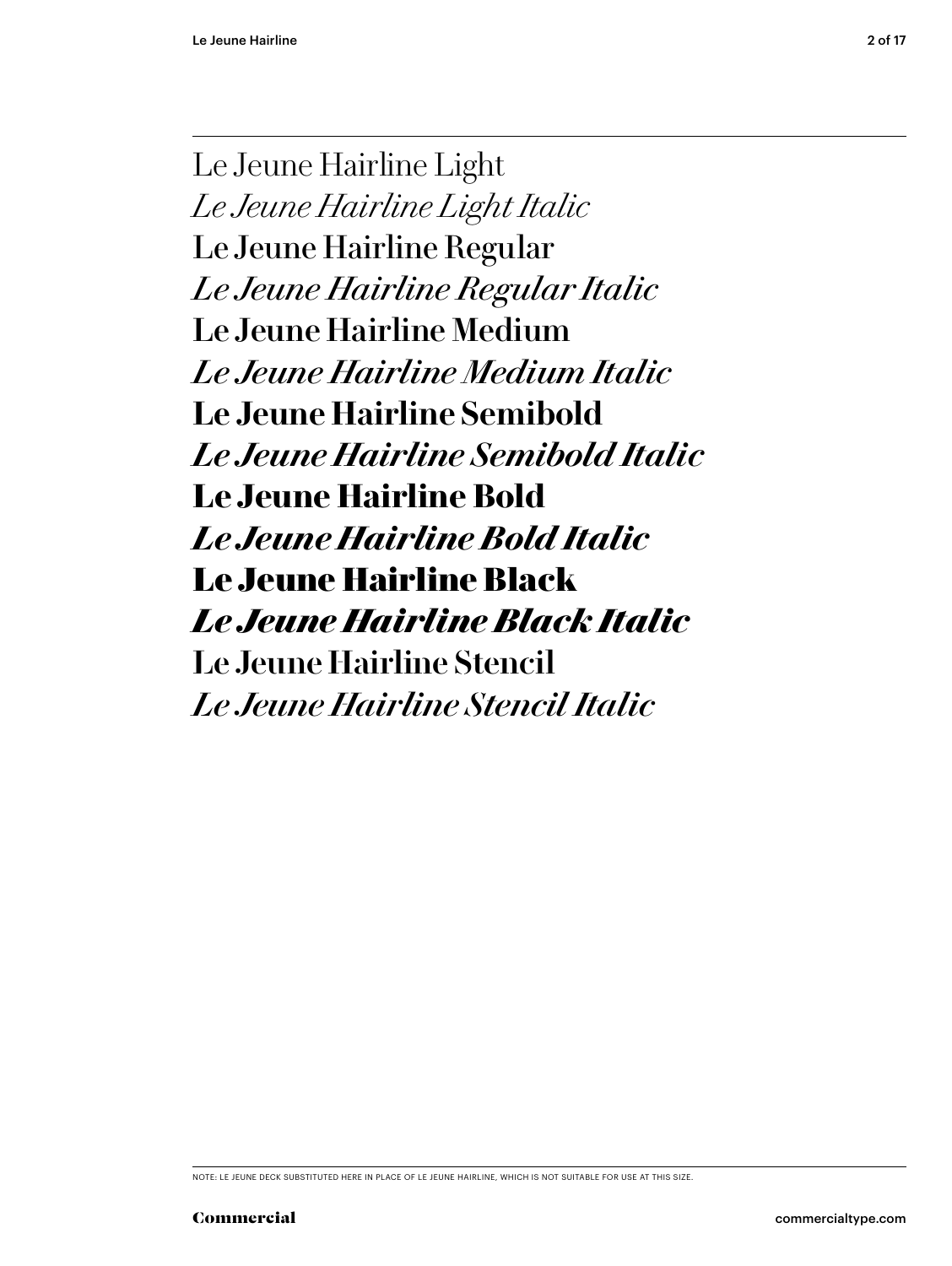| <b>RECOMMENDED MINIMUM &amp; MAXIMUM SIZES</b> |                                                                                                                                                                                                                                                               |  |
|------------------------------------------------|---------------------------------------------------------------------------------------------------------------------------------------------------------------------------------------------------------------------------------------------------------------|--|
| TEXT, 8-18 PT                                  | THE ENGLISH EAST INDIA COMPANY was established in 1600 and granted a Royal Charter<br>by Queen Elizabeth. In their first four voyages in which they<br>fitted out for India, their central provinces were for<br>cotton, silk, and opium. In 1648 they banded |  |
| DECK, 18 - 40 PT                               | Even after several mishaps some by way of<br>The malice of the Dutch East India Co<br>And through other calamities they<br><b>CARRIED ON FOR DECADES</b>                                                                                                      |  |
| POSTER, 40-96 PT                               | Successful trade<br>ntirmed                                                                                                                                                                                                                                   |  |
| HAIRLINE, 100 PT+                              | IVIQUVQ<br>RUV                                                                                                                                                                                                                                                |  |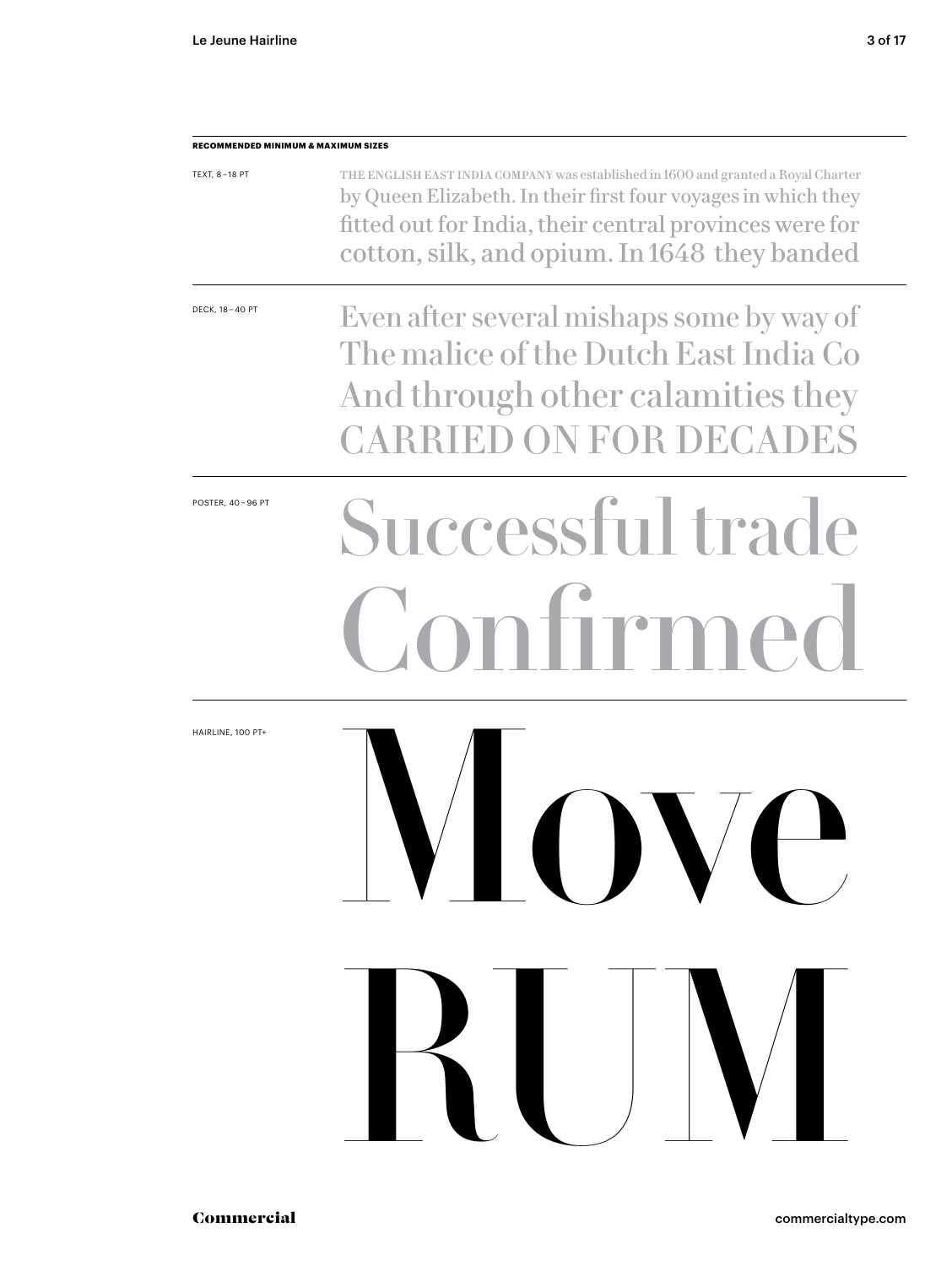## $\bigsqcup$ Sighted LE JEUNE HAIRLINE LIGHT, 140 PT



LE JEUNE HAIRLINE LIGHT ITALIC, 140 PT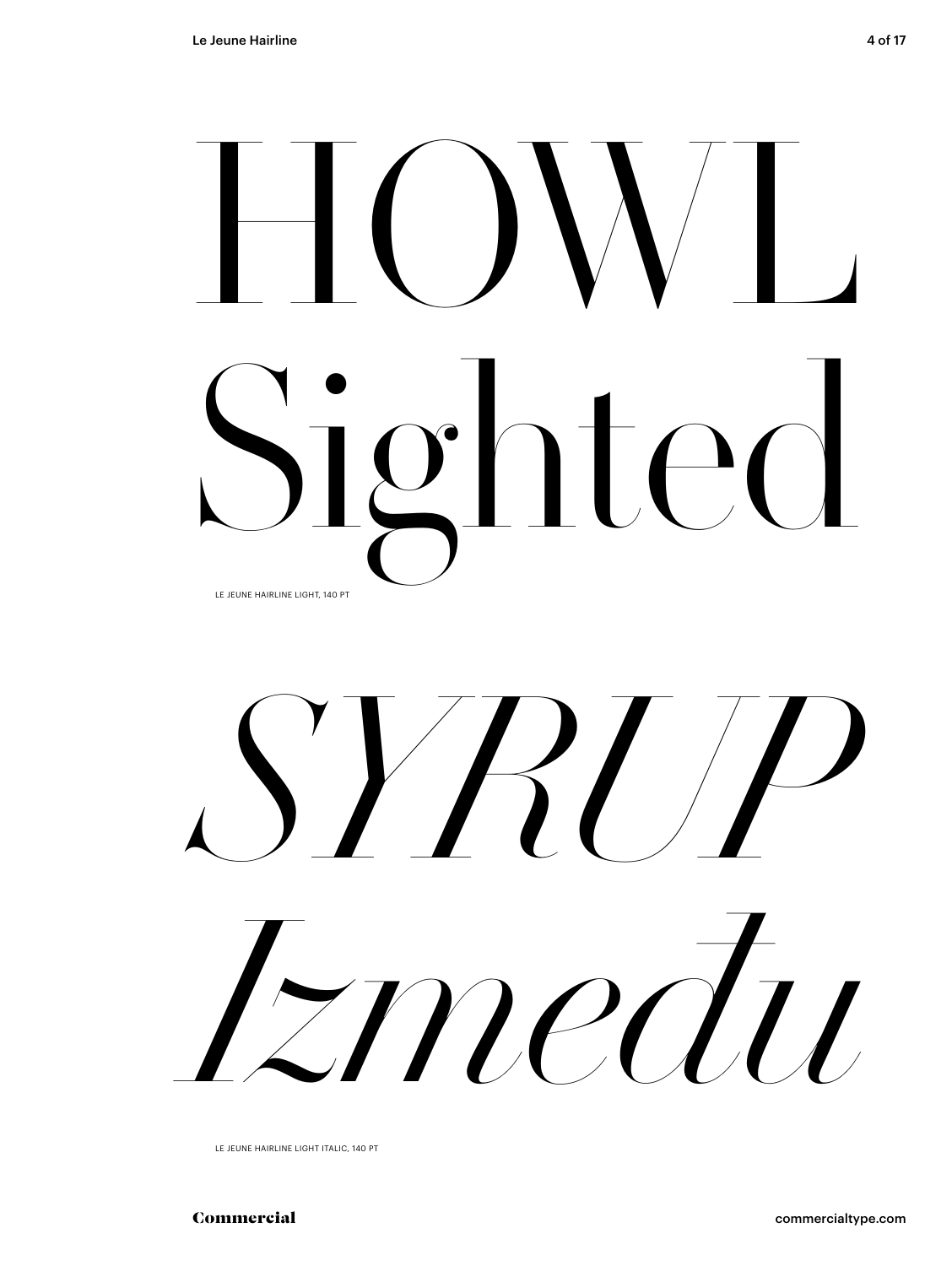## CIDER Merino

LE JEUNE HAIRLINE REGULAR, 140 PT



LE JEUNE HAIRLINE REGULAR ITALIC, 140 PT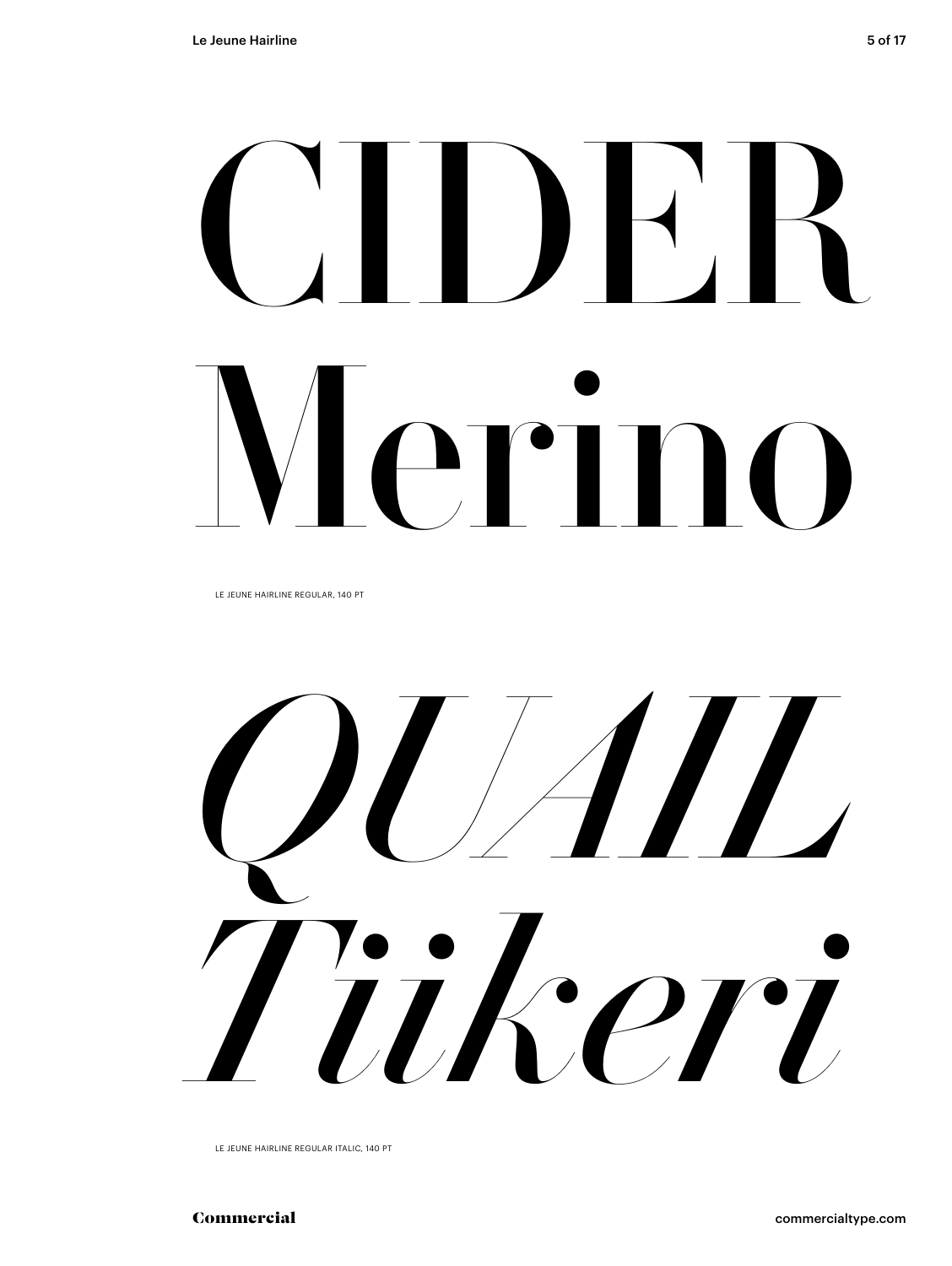### BRISK Origini LE JEUNE HAIRLINE MEDIUM, 140 PT [ALTERNATE K]

*GAINS Power*

LE JEUNE HAIRLINE MEDIUM ITALIC, 140 PT [ALTERNATE w]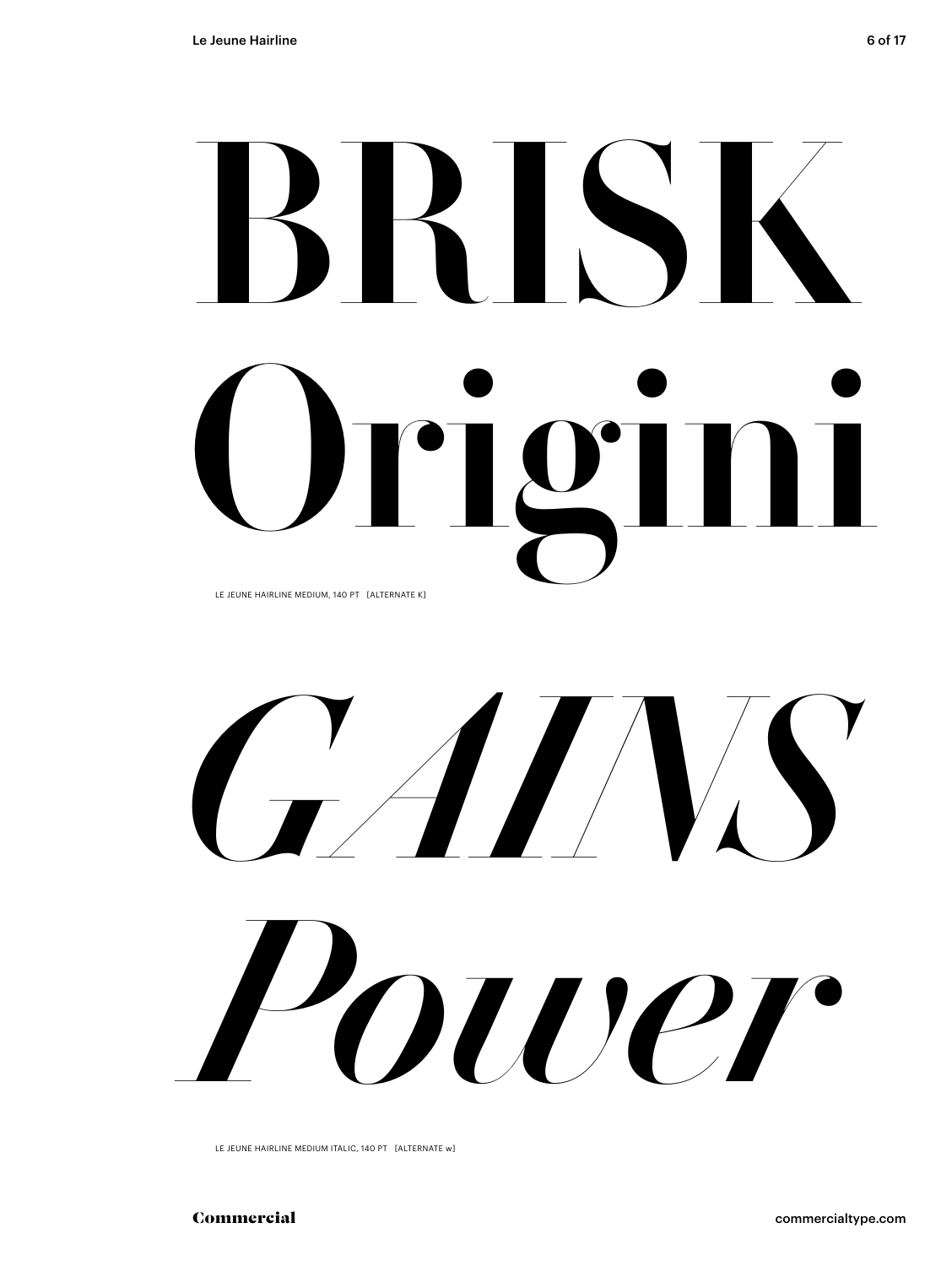LE JEUNE HAIRLINE SEMIBOLD, 140 PT

*DEUX Rzeką*

LE JEUNE HAIRLINE SEMIBOLD ITALIC, 140 PT [ALTERNATE z]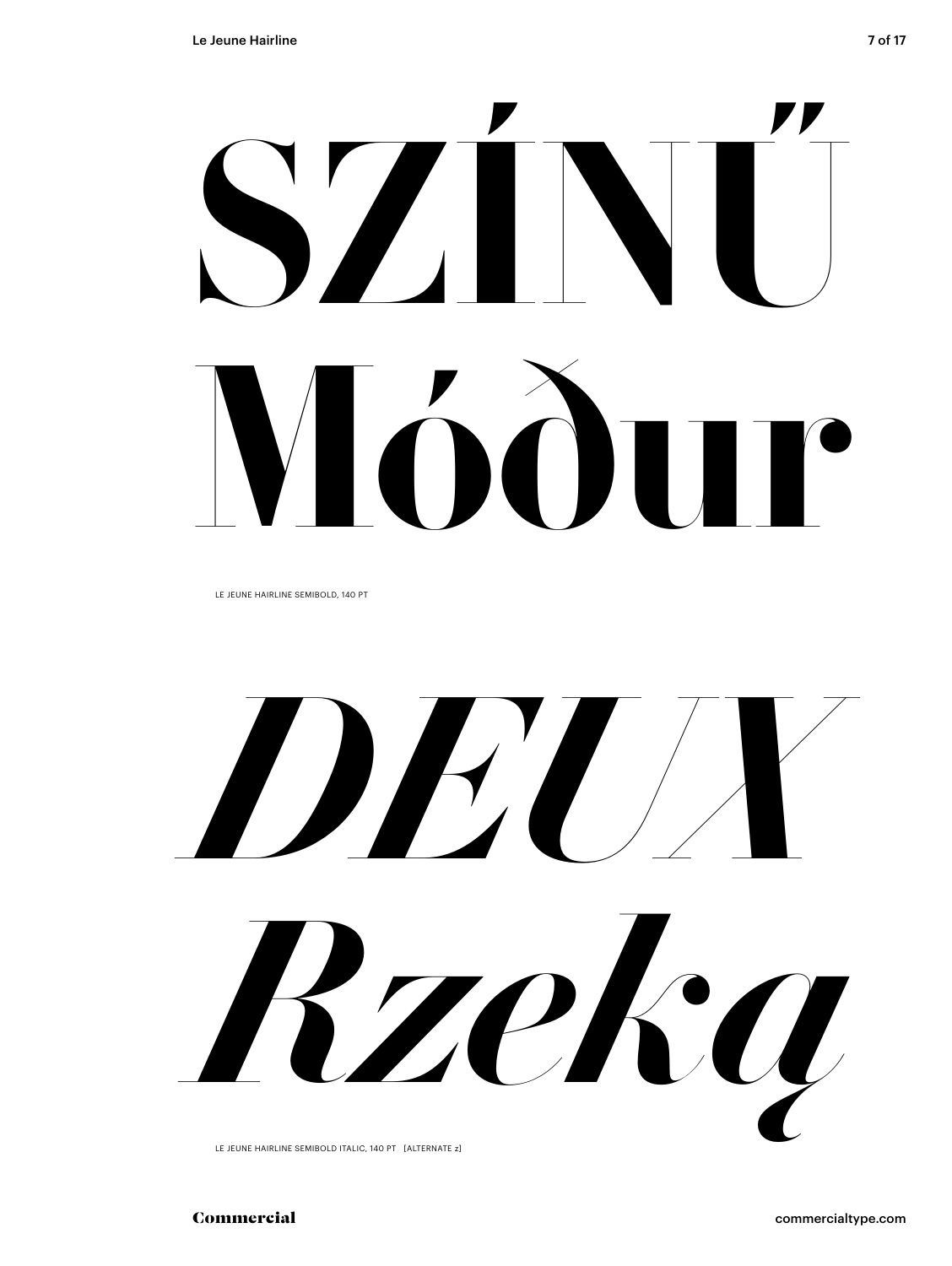# **ÆSER Særlig**

LE JEUNE HAIRLINE BOLD, 140 PT [ALTERNATE g]

*YAĞIŞ Coffee*

LE JEUNE HAIRLINE BOLD ITALIC, 140 PT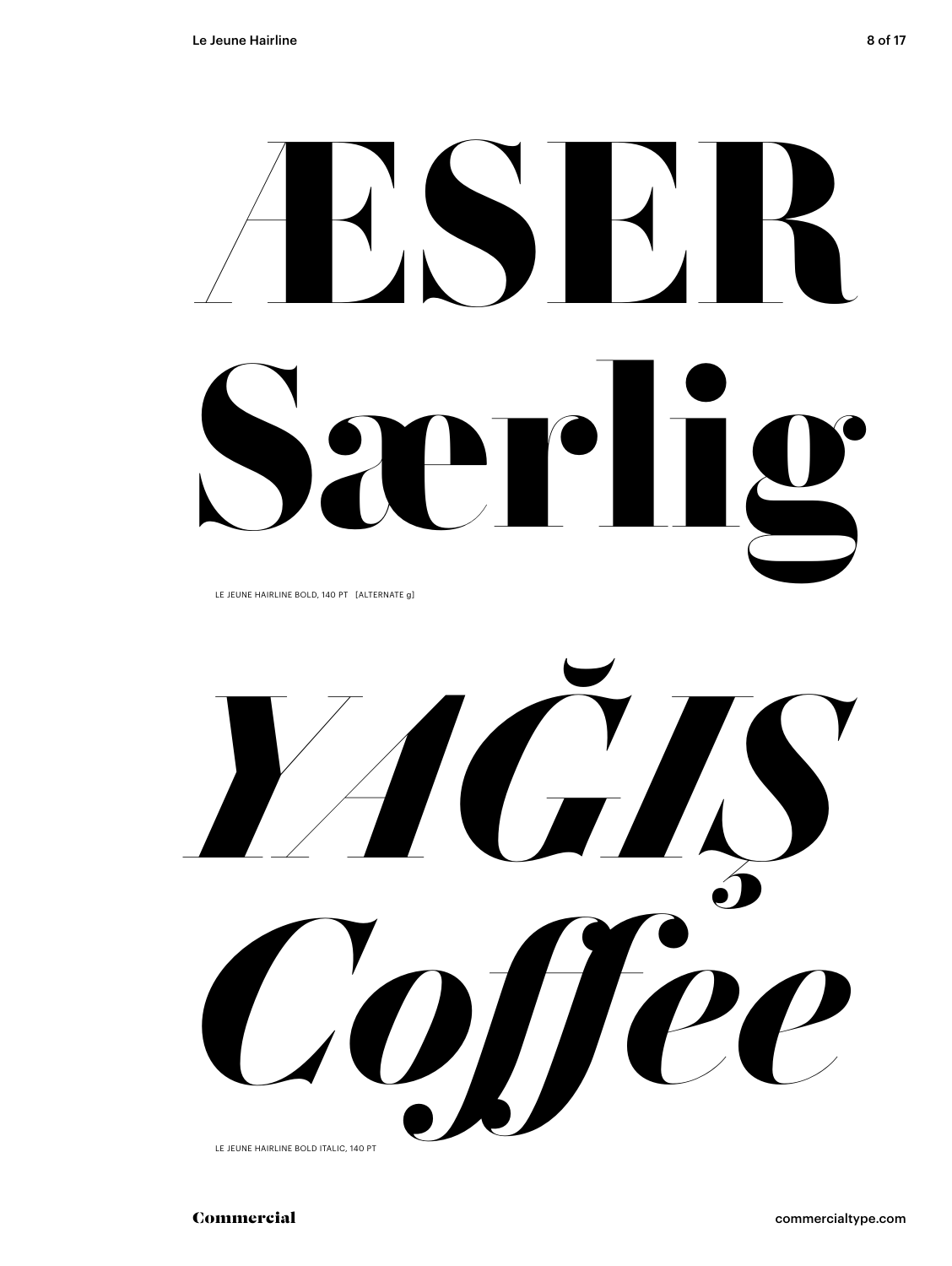# FĽAŠI L'rèilie

LE JEUNE HAIRLINE BLACK, 140 PT



LE JEUNE HAIRLINE BLACK ITALIC, 140 PT [ALTERNATE C]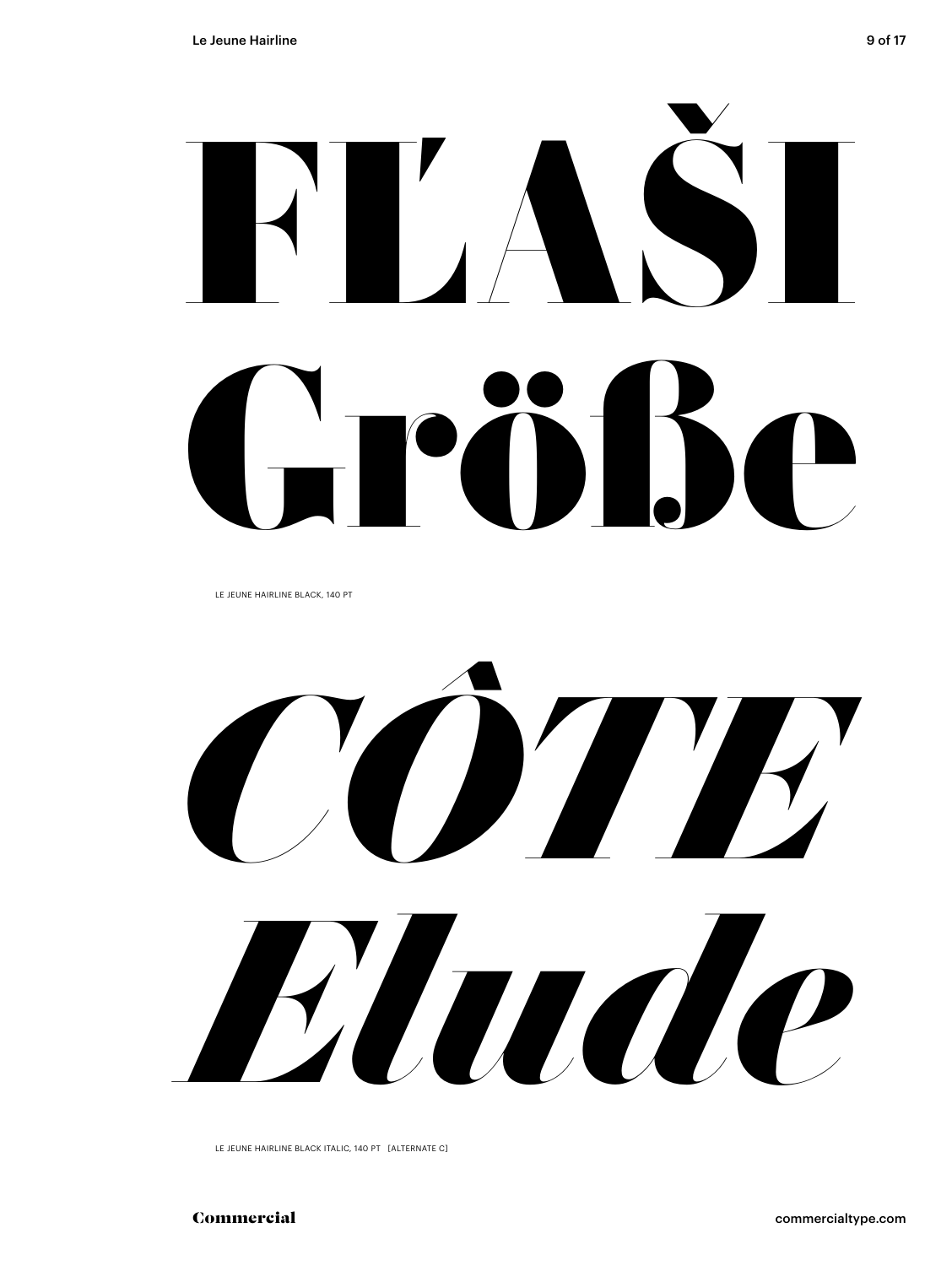### KILOS Sépare LE JEUNE HAIRLINE STENCIL, 140 PT

## *RIJST Joiner*

LE JEUNE HAIRLINE STENCIL ITALIC, 140 PT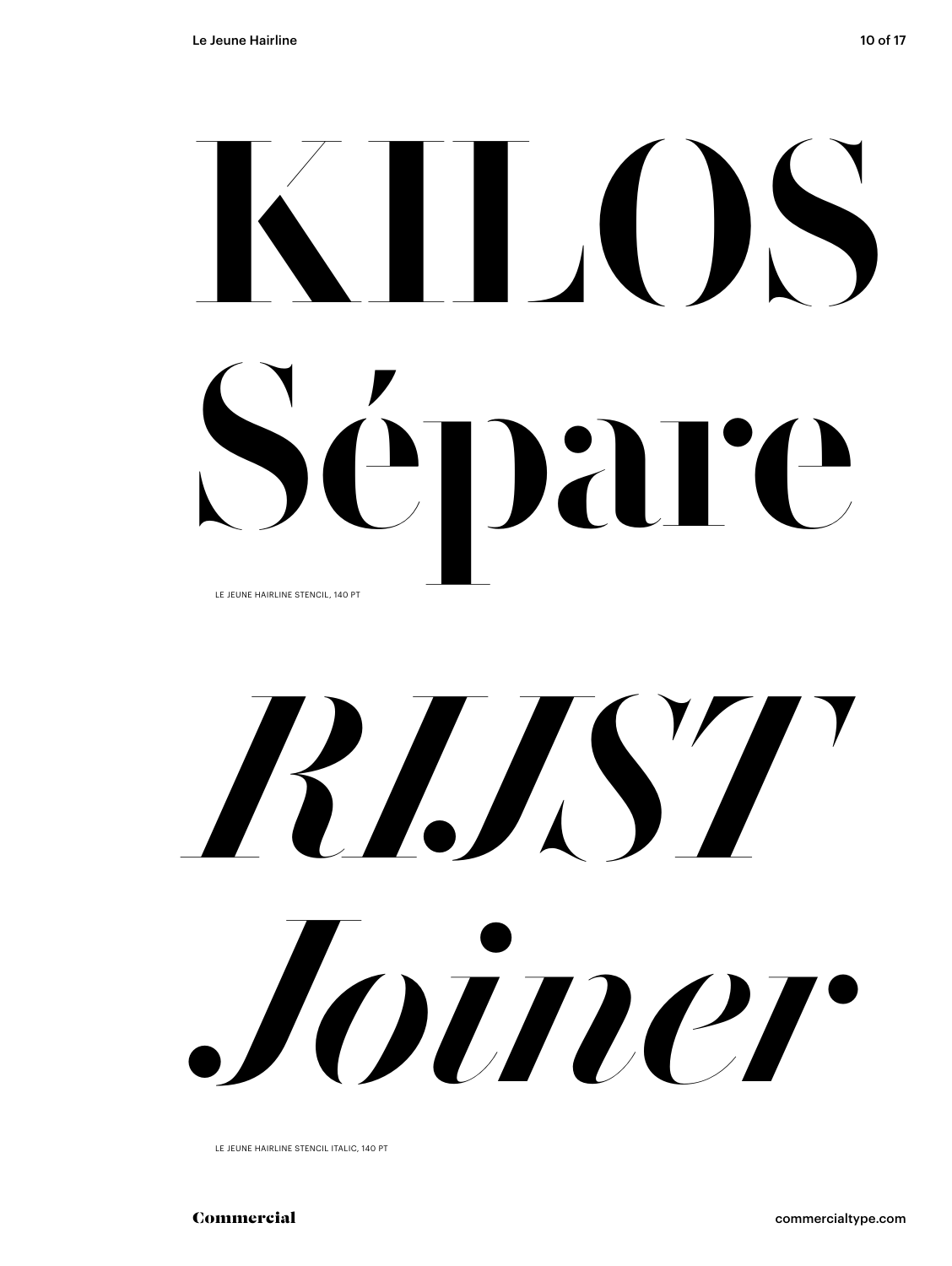| <b>UPPERCASE</b>                        | ABCDEFGHIJKLMNOPQRSTUVWXYZ                                                                                                                                                                                                                                                                                                                                                 |  |  |
|-----------------------------------------|----------------------------------------------------------------------------------------------------------------------------------------------------------------------------------------------------------------------------------------------------------------------------------------------------------------------------------------------------------------------------|--|--|
| LOWERCASE                               | abcdefghijklmnopqrstuvwxyz                                                                                                                                                                                                                                                                                                                                                 |  |  |
| SMALL CAPS                              | ABCDEFGHIJKLMNOPQRSTUVWXYZ                                                                                                                                                                                                                                                                                                                                                 |  |  |
| STANDARD PUNCTUATION                    | $\{S_{i_1},S_{i_2},\ldots\}=\{S_{i_k}\}\cup\{S_{i_k}\}\cup\{S_{i_k}\}\cup\{S_{i_k}\}\cup\{S_{i_k}\}\cup\{S_{i_k}\}\cup\{S_{i_k}\}\cup\{S_{i_k}\}\cup\{S_{i_k}\}\cup\{S_{i_k}\}\cup\{S_{i_k}\}\cup\{S_{i_k}\}\cup\{S_{i_k}\}\cup\{S_{i_k}\}\cup\{S_{i_k}\}\cup\{S_{i_k}\}\cup\{S_{i_k}\}\cup\{S_{i_k}\}\cup\{S_{i_k}\}\cup\{S_{i_k}\}\cup\{S_{i_k}\}\cup\{S_{i_k}\}\cup\{S$ |  |  |
| ALL CAP PUNCTUATION                     | $i\dot{\epsilon}$ ---()[]{}/ \@«»0                                                                                                                                                                                                                                                                                                                                         |  |  |
| SMALL CAP PUNCTUATION                   | $(113.28$ ""'' ()[] $\}/\sqrt{a}$                                                                                                                                                                                                                                                                                                                                          |  |  |
| LIGATURES                               | fb ff fh fi fj fk fl ffb ffh ffi ffj ffk ffl                                                                                                                                                                                                                                                                                                                               |  |  |
| PROPORTIONAL LINING<br>default figures  | $EEY1234567890$ cf%‰ <sup>ao#°</sup> <+=-x÷>'"                                                                                                                                                                                                                                                                                                                             |  |  |
| PROPORTIONAL OLDSTYLE                   | $EE_{1234567890\%6*^{\circ}<+=-x\div}$                                                                                                                                                                                                                                                                                                                                     |  |  |
| PROPORTIONAL SMALL CAP                  | \$£€¥1234567890%‰#                                                                                                                                                                                                                                                                                                                                                         |  |  |
| PREBUILT FRACTIONS                      | $\frac{1}{2}$ $\frac{1}{3}$ $\frac{2}{3}$ $\frac{1}{4}$ $\frac{3}{4}$ $\frac{1}{8}$ $\frac{3}{8}$ $\frac{5}{8}$ $\frac{7}{8}$                                                                                                                                                                                                                                              |  |  |
| <b>NUMERATORS &amp;</b><br>DENOMINATORS | H1234567890/1234567890                                                                                                                                                                                                                                                                                                                                                     |  |  |
| <b>SUPERSCRIPT &amp;</b><br>SUBSCRIPT   | $H^{1234567890}$ $H_{1234567890}$                                                                                                                                                                                                                                                                                                                                          |  |  |
| STYLISTIC ALTERNATES                    | <b>K K</b> kg fk ffk $(Hn)[]\{\}$ $(HN)[]\{\}$ $(HN)[]\{\}$<br>1 1 1/8 1/4 1/3 1/2 H1/1 H <sub>1</sub> H <sup>1</sup><br>01234567898<br>K K kğêgg                                                                                                                                                                                                                          |  |  |
| <b>ACCENTED UPPERCASE</b>               | ÁÂÀĂÅÃĂĀĄÅÆÆÇĆČĈĊĎĐÉÊÈËĔĒĘĞĜĢĠ<br>ĦĤÍÎÌÏIĪĮĨĬĴĶŁĹĽĻĿÑŃŇŅŊÓÔŎŎŐŌØØŒ<br>ŔŘŖŠŚŞŜȘÞŤŢŦÚŮÙÜŬŰŨŲŮŨŴŴŴŸŶŶ<br>ŸIJŽŹŻ                                                                                                                                                                                                                                                               |  |  |
| <b>ACCENTED LOWER CASE</b>              | áâàäåãăāąåææçćčĉċďđéêèëěēegğĝġġħĥíîìïiījĩĭĵ]ķ<br>łĺľļŀñńňṇŋ nóôòöőőōøǿœŕřŗßšśşŝşþťţŧúûùüŭűūų<br>ůũẃŵẁẅýŷỳÿijžźż                                                                                                                                                                                                                                                            |  |  |
| ACCENTED SMALL CAPS                     | ÁÂÀÄÅÃĂĀĄÅÆÆÇĆČĈĊĎĐÉÊÈËĔĒĒĘĞĜĢĠĦĤÍÎÌ<br>ÏIĪĮĨĬĴĶŁĹĽĻĿÑŃŇŅŊÓÔŎÖŐŐØØŒŔŘŖŠ\$\$\$ŞÞ<br>ŤŢŦÚŨÙÜŬŬŰŪŲŮŨŴŴŴŴÝŶŶŸIJŽŹŻ                                                                                                                                                                                                                                                             |  |  |

NOTE: LE JEUNE TEXT SUBSTITUTED HERE IN PLACE OF LE JEUNE HAIRLINE, WHICH IS NOT SUITABLE FOR USE AT THIS SIZE. CHARACTER SET IS IDENTICAL.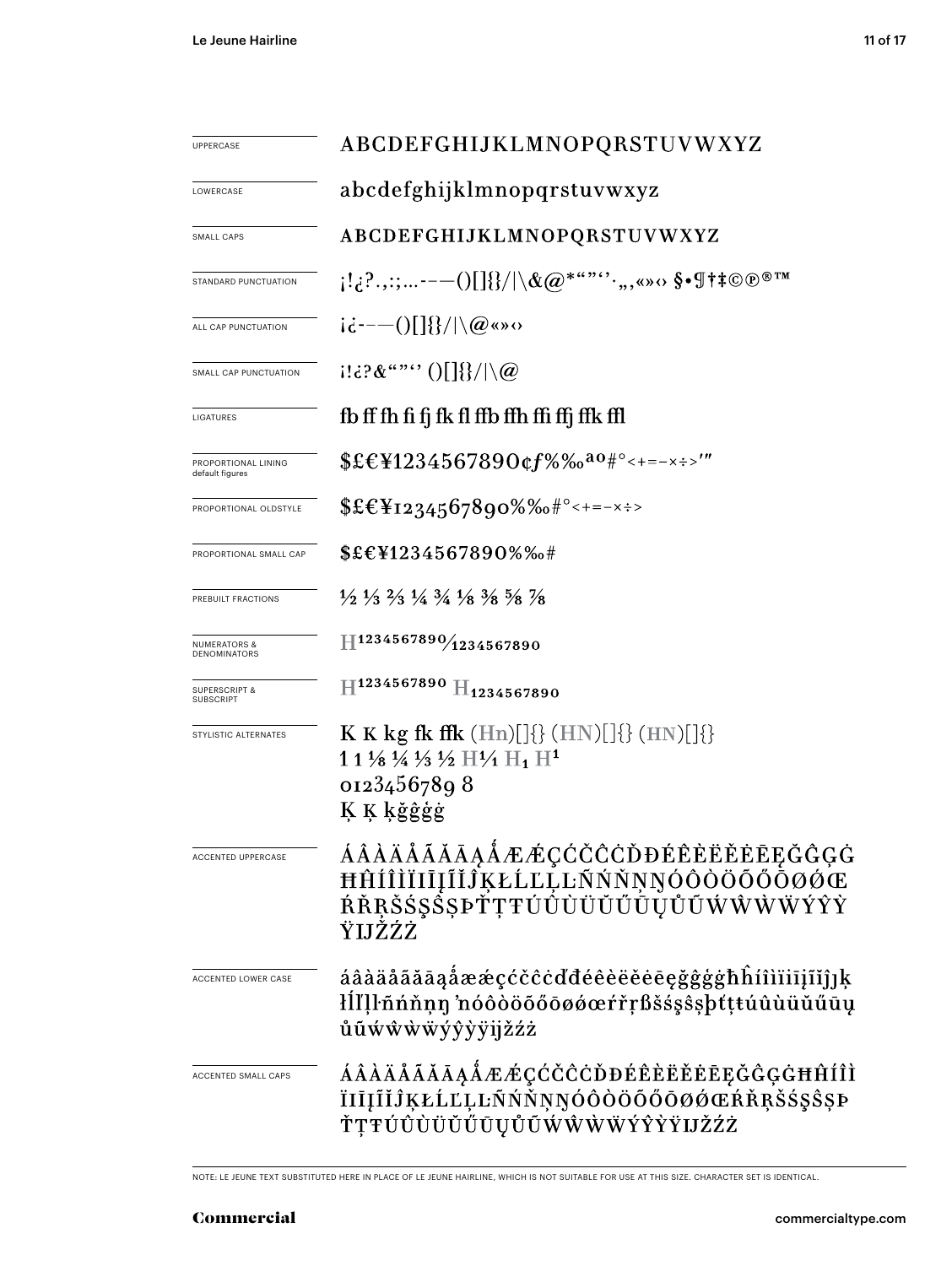| <b>UPPERCASE</b>                             | ABCDEFGHIJKLMNOPQRSTUVWXYZ                                                                                                    |  |  |
|----------------------------------------------|-------------------------------------------------------------------------------------------------------------------------------|--|--|
| LOWERCASE                                    | abcdefghijklmnopqrstuvwxyz                                                                                                    |  |  |
| SMALL CAPS                                   | ABCDEFGHIJKLMNOPQRSTUVWXYZ                                                                                                    |  |  |
| STANDARD PUNCTUATION                         |                                                                                                                               |  |  |
| ALL CAP PUNCTUATION                          | $i\ddot{\epsilon}$ - $-$ ()[]{}/ \@@go                                                                                        |  |  |
| SMALL CAP PUNCTUATION                        | $i!i$ ?& "" ()[]{}/ \@                                                                                                        |  |  |
| LIGATURES                                    | fb ff fh fi fj fk fl ffb ffh ffi ffj ffk ffl                                                                                  |  |  |
| PROPORTIONAL LINING<br>default figures       | $$$ £€¥1234567890¢f%‰ <sup>ao</sup> #°<+=-×÷>'"                                                                               |  |  |
| PROPORTIONAL OLDSTYLE                        | $\&\&E4$ 1234,567890%%o#°<+=-×÷>                                                                                              |  |  |
| PROPORTIONAL SMALL CAP                       | $\pounds\pounds\pounds\pounds\pH234567890\% \%$ o#                                                                            |  |  |
| PREBUILT FRACTIONS                           | $\frac{1}{2}$ $\frac{1}{3}$ $\frac{2}{3}$ $\frac{1}{4}$ $\frac{3}{4}$ $\frac{1}{8}$ $\frac{3}{8}$ $\frac{5}{8}$ $\frac{7}{8}$ |  |  |
| <b>NUMERATORS &amp;</b><br>DENOMINATORS      | $H^{1234567890}/_{1234567890}$                                                                                                |  |  |
| <b>SUPERSCRIPT &amp;</b><br><b>SUBSCRIPT</b> | H1234567890 H1234567890                                                                                                       |  |  |
| STYLISTIC ALTERNATES                         | $CK\,CK\,gkvvwwz\,f\!k\,f\!f\!k\,(Hn)/[\frac{1}{2}\,(HN)/[\frac{1}{2}\,(HN)/[\frac{1}{2}\,])$                                 |  |  |
|                                              | 0123456789 8<br><i>ÇĆĈČČĶ ÇĆĈČČĶ ĝğġģķŵwwwwwwwzzž</i>                                                                         |  |  |
| ACCENTED UPPERCASE                           | <i><i>AAAAAAAAAAÆÆÇĆČČČDĐÉÊÈËËĒĒĘĞĜĢĠ</i></i><br>ĦĤÍÎÌÏIJIJĨĬĴĶŁĹĽĻĿÑŃŇŅŊÓÔŎÖŐŐŌØĆĊ<br>ŔŘŖŠŚŞŜŞPŤŢŦÚÛÙÜŬŬŨŲŮŨŴŴŴŸŶŶ<br>ŸIJŽŹŻ |  |  |
| ACCENTED LOWER CASE                          | áâàäåããāaaẩææçćčĉċďđéêèëĕēegğĝġġħĥíîìïiījĩĭjןk<br>łĺľĮŀñńňṇŋ 'nóôòöõőōøǿœŕřŗßšśşŝşþťtŧúûùüŭűūų<br>ůũŵŵẁẅýŷỳÿijžźż             |  |  |
| ACCENTED SMALL CAPS                          | <i>AÂÀÄÅÃĂĀĄÅÆÆÇĆČĈĊĎĐÉÊÈËĔĔĒĘĞĜĢĠĦĤÍÎÌ</i><br>ÏIJĨĬĴĶŁĹĽĻĿÑŃŇŅŊÓÔÒÖŐŐŌØŔŔŖŠŚŞŜŞÞ<br>ŤŢŦÚÛÙÜŬŰŪŲŮŨŴŴŴŴÝŶŶŸIJŽŹŻ               |  |  |

NOTE: LE JEUNE TEXT SUBSTITUTED HERE IN PLACE OF LE JEUNE HAIRLINE, WHICH IS NOT SUITABLE FOR USE AT THIS SIZE. CHARACTER SET IS IDENTICAL.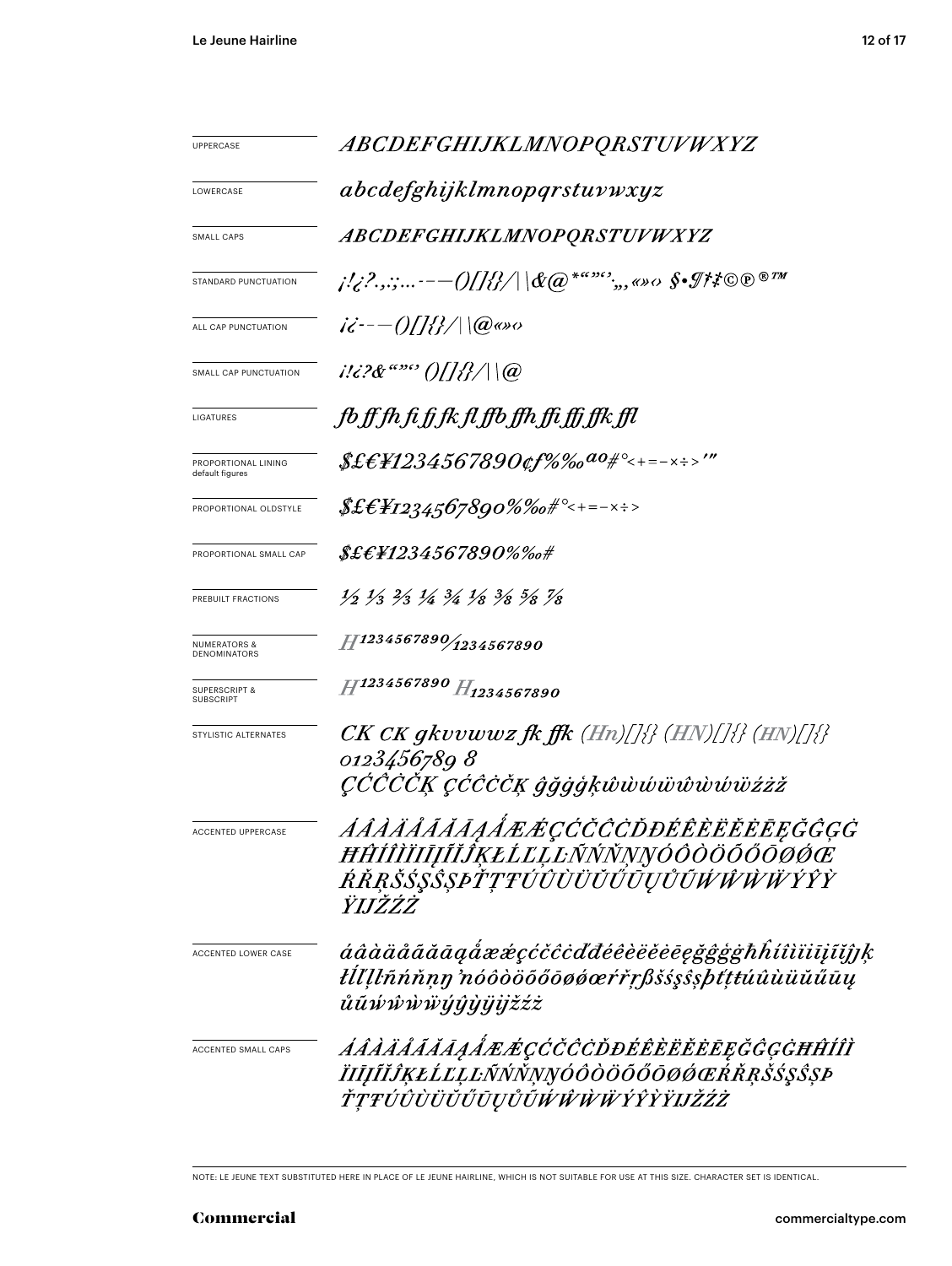| <b>UPPERCASE</b>                             | ABCDEFGHIJKLMNOPQRSTUVWXYZ                                                                                                                                                                                                                                                                                                        |  |  |  |
|----------------------------------------------|-----------------------------------------------------------------------------------------------------------------------------------------------------------------------------------------------------------------------------------------------------------------------------------------------------------------------------------|--|--|--|
| LOWERCASE                                    | abcdefghijklmnopqrstuvwxyz                                                                                                                                                                                                                                                                                                        |  |  |  |
| SMALL CAPS                                   | ABCDEFGHIJKLMNOPQRSTUVWXYZ                                                                                                                                                                                                                                                                                                        |  |  |  |
| STANDARD PUNCTUATION                         | $\{1,2^2,2^2,---0[1]\}/\backslash \& @^{***}{\cdots},\text{and} \ \$ \bullet \$\ast\$\ast\otimes\mathbb{D}^{\circledast\,\mathrm{TM}}$                                                                                                                                                                                            |  |  |  |
| ALL CAP PUNCTUATION                          | $i\dot{\alpha}$ =--()[]{}/ \@@o                                                                                                                                                                                                                                                                                                   |  |  |  |
| SMALL CAP PUNCTUATION                        | $1! \in \mathbb{R}^n$ ( ) $\left[\frac{1}{3}\right] \setminus \omega$                                                                                                                                                                                                                                                             |  |  |  |
| LIGATURES                                    | fb ff fh fi fj fk fl ffb ffh ffi ffj ffk ffl                                                                                                                                                                                                                                                                                      |  |  |  |
| PROPORTIONAL LINING<br>default figures       | \$£€¥1234567890¢f%‰ <sup>ao</sup> #°<+=-×÷>'"                                                                                                                                                                                                                                                                                     |  |  |  |
| PROPORTIONAL OLDSTYLE                        | $$£CY1234567890\%%0$ #°<+=-x÷>                                                                                                                                                                                                                                                                                                    |  |  |  |
| PROPORTIONAL SMALL CAP                       | \$£€¥1234567890%‰#                                                                                                                                                                                                                                                                                                                |  |  |  |
| PREBUILT FRACTIONS                           | $\frac{1}{2}$ $\frac{1}{3}$ $\frac{2}{3}$ $\frac{1}{4}$ $\frac{3}{4}$ $\frac{1}{8}$ $\frac{3}{8}$ $\frac{5}{8}$ $\frac{7}{8}$                                                                                                                                                                                                     |  |  |  |
| <b>NUMERATORS &amp;</b><br>DENOMINATORS      | 11234567890/1234567890                                                                                                                                                                                                                                                                                                            |  |  |  |
| <b>SUPERSCRIPT &amp;</b><br><b>SUBSCRIPT</b> | H <sub>1234567890</sub> H <sub>1234567890</sub>                                                                                                                                                                                                                                                                                   |  |  |  |
| STYLISTIC ALTERNATES                         | $g$ (Hn)[]{} (HN)[]{} (HN)[]{}<br>$11\frac{1}{8}\frac{1}{4}\frac{1}{3}\frac{1}{2}$ H $\frac{1}{4}$ H <sub>1</sub> H <sup>1</sup><br>01234567898<br>ğĝģġ                                                                                                                                                                           |  |  |  |
| "CUT" STENCIL ALTERNATES                     | J J acfggjry ¿?§¶ ¿?<br>fb ff fh fi fj fk fl ffb ffh ffi ffj ffk ffl<br>\$£€23569¢f <sup>a</sup> 23569 35 \$£€2356<br>$\frac{1}{2}\frac{1}{3}\frac{2}{3}\frac{3}{4}\frac{3}{8}\frac{5}{8}$ H <sup>23569</sup> / <sub>23569</sub> H <sup>23569</sup> H <sub>23569</sub><br>ÇĴŊŞIJ ÇĴŊŞIJ áâàäåããāąåææçćčĉċğggggggggj]]]rrrßşýyyyij |  |  |  |
| <b>ACCENTED UPPERCASE</b>                    | ÁÂÀÄÅÃĂĀĄÅÆÆÇĆČĈĊĎĐÉÈÈĔĔĔĘĞĜĢĠĦĤÍÎÌÏIĮĨĬĴĶŁĹĽ<br>ĿĿÑŃŇŅŊÓŎŎŎŐŐŌØŐŒŔŘŖŠŚŞŜŞÞŤŢŦŬŨÙŬŬŬŨŲŮŨŴŴ<br>ŴŴÝŶŶŸIJŽŹŻ                                                                                                                                                                                                                         |  |  |  |
| ACCENTED LOWER CASE                          | áâàäåããāąåææçćčĉċďdéêèëěēegğġġħĥíîìïiīįĩĭjĵķłĺľļŀñńňņŋ 'nóôòöõ<br>őöøøœŕřŗßšśşŝşþtţŧúûùüŭűūụůũwŵŵwyŷỳÿijžźż                                                                                                                                                                                                                       |  |  |  |
| ACCENTED SMALL CAPS                          | ÁÂÀÄÄÄÄÄĄÅÆÆÇĆČĈÒĐÉÊÈËĚĔĘĞĜĢĠĦĤÍÎÌÏIĮĨĬĴĶŁĹĽĻĿÑŃŇ<br>ŅŊÓÒÒÖŐŐŌØØŒŔŘŖŠŚŞŜŞÞŤŢŦŬŨÙŬŬŬŨŲŮŨŴŴŴŸŶŶŸIJŽŹŻ                                                                                                                                                                                                                               |  |  |  |

NOTE: LE JEUNE TEXT STENCIL SUBSTITUTED HERE IN PLACE OF LE JEUNE HAIRLINE STENCIL, WHICH IS NOT SUITABLE FOR USE AT THIS SIZE. CHARACTER SET IS IDENTICAL.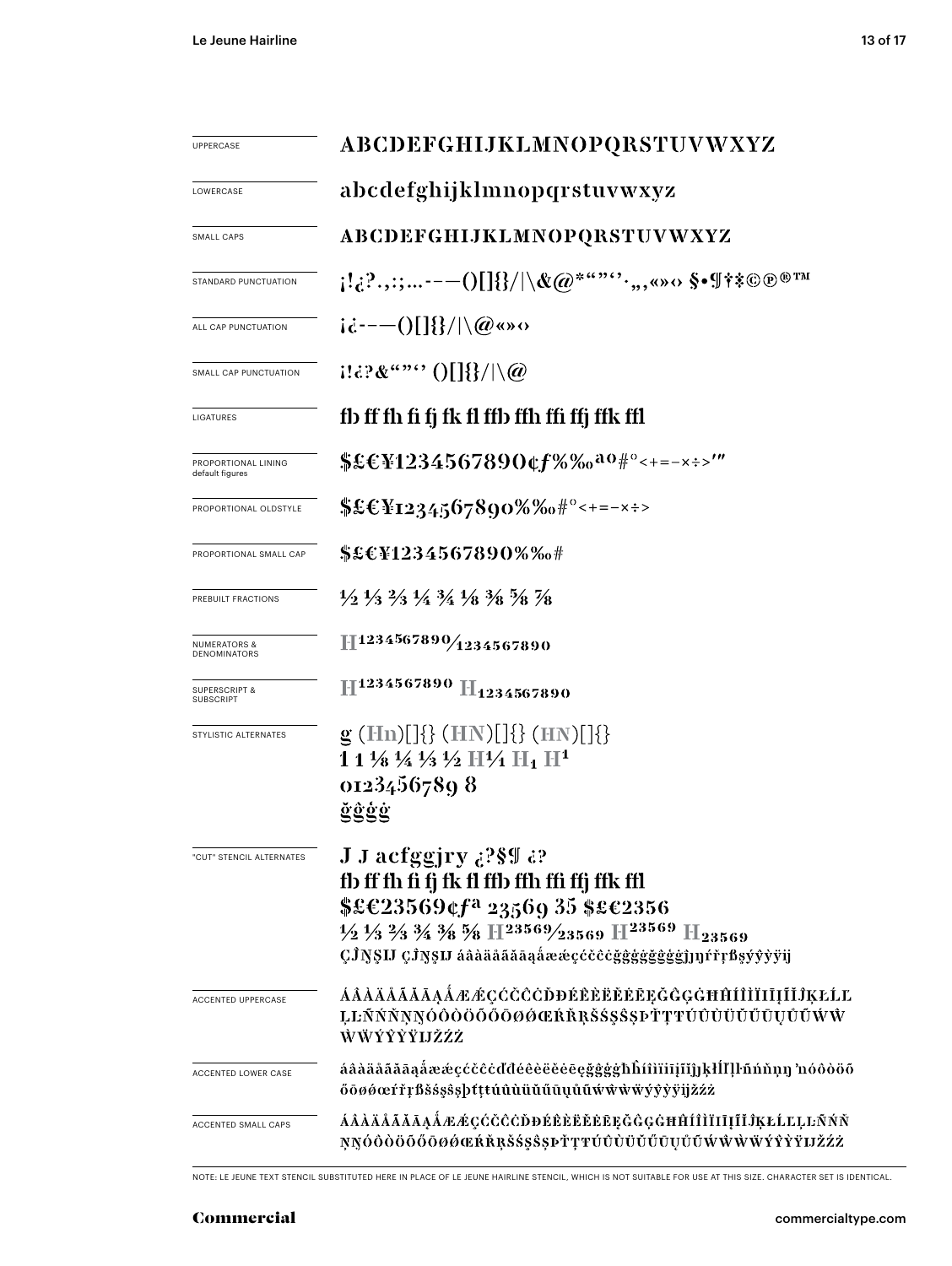| UPPERCASE                               | <i>ABCDEFGHIJKLMNOPQRSTUVWXYZ</i>                                                                                                                                                                                                                                                                                  |  |  |
|-----------------------------------------|--------------------------------------------------------------------------------------------------------------------------------------------------------------------------------------------------------------------------------------------------------------------------------------------------------------------|--|--|
| LOWERCASE                               | abcdefghijklmnopqrstuvwxyz                                                                                                                                                                                                                                                                                         |  |  |
| SMALL CAPS                              | <i>ABCDEFGHIJKLMNOPQRSTUVWXYZ</i>                                                                                                                                                                                                                                                                                  |  |  |
| STANDARD PUNCTUATION                    | j!¿?.,:;-— $\mathcal{O}[[\mathcal{U}]\parallel \mathcal{C}(\varpi^{2^{a\alpha\beta\alpha\gamma}}),$ o» $\alpha$ \$• $\mathcal{I}^{\sharp}$ ? $\mathbb{O}^{\oplus n}$                                                                                                                                               |  |  |
| ALL CAP PUNCTUATION                     | $i\dot{\epsilon}$ ---()[]{}/\\(@«»0                                                                                                                                                                                                                                                                                |  |  |
| SMALL CAP PUNCTUATION                   | $1!i$ ?& "" O[[ <i>{}</i> / \@                                                                                                                                                                                                                                                                                     |  |  |
| LIGATURES                               | fb ff fh fi fj fk fl ffb ffh ffi ffj ffk ffl                                                                                                                                                                                                                                                                       |  |  |
| PROPORTIONAL LINING<br>default figures  | \$£E¥1234567890¢f%‰ <sup>ao</sup> #°<+=-×÷>'"                                                                                                                                                                                                                                                                      |  |  |
| PROPORTIONAL OLDSTYLE                   | $$ \pounds \pounds \pounds \pounds \pounds \pounds \pounds \pounds \pounds \pounds \pounds \pS$ 90%%o# $\lhd$ +=-x $\Rightarrow$                                                                                                                                                                                   |  |  |
| PROPORTIONAL SMALL CAP                  | \$£E¥1234567890%‰#                                                                                                                                                                                                                                                                                                 |  |  |
| PREBUILT FRACTIONS                      | 1/2 1/3 2/3 1/4 3/4 1/8 3/8 5/8 7/8                                                                                                                                                                                                                                                                                |  |  |
| <b>NUMERATORS &amp;</b><br>DENOMINATORS | 11234567890/1234567890                                                                                                                                                                                                                                                                                             |  |  |
| <b>SUPERSCRIPT &amp;</b><br>SUBSCRIPT   | H1234567890 H <sub>1234567890</sub>                                                                                                                                                                                                                                                                                |  |  |
| STYLISTIC ALTERNATES                    | $C$ C gkvvwwz fk ffk (Hn)[]{} (HN)[]{} (HN)[]{}<br>0123456780 8<br>ÇČČČČ ÇČĈČČ ĝğġģķŵwŵŵŵŵŵŵïżżž                                                                                                                                                                                                                   |  |  |
| "CUT" STENCIL ALTERNATES                | J J cfgqjkkrsywxy ¿?\$I ¿?<br>fb ff fh fi fj fk fk fl ffb ffh ffi ffj ffk ffk ffl<br>\$£EY23569¢f 23569 35 \$£EY23569<br>$\frac{1}{2}$ $\frac{1}{3}$ $\frac{2}{3}$ $\frac{3}{4}$ $\frac{3}{8}$ $\frac{5}{8}$ $H^{23569/23569}$ $H^{23569}$ $H_{23569}$<br>ÇÇĴŊŞIJ ÇÇĴŊŞIJ æ&çćčĉčğĝĝĝĝĝĝĵJķķŋŕřŗβšśşŝşŵŵŵŵijŷŷijij |  |  |
| <b>ACCENTED UPPERCASE</b>               | <i>AAAÄÄÄÄĀAA EGCCCCDDÉÊÈËËËE E GGGHĤÍÎÌÏIĮĨĨĴĶŁĹĽ</i><br>ĻĿÑŃŇŅŊÓŎŎÖŐŐŌØŔŒŔŘŖŠŚŞŜŞÞŤŢŦÚŮÙŬŬŰŨŲŮŨŴŴŴ<br><i>WÝŶŶŸIJŽŹŻ</i>                                                                                                                                                                                          |  |  |
| ACCENTED LOWER CASE                     | áâàäåããāąåææçćčĉċďđéêèëĕēeğĝġġħĥíîìïiijĩǧjķłĺľļŀñńňņŋ 'nóôò<br>öőőōøøœŕřŗßšśşŝşþttŧúûùüŭűūųůũŵŵẁŸýŷŷijijžźż                                                                                                                                                                                                        |  |  |
| ACCENTED SMALL CAPS                     | <i>ĂÂÀÄÅÃĂĀẠÅÆÆÇĆČĈÒĐÉÊÈËĚĖĒĘĞĜĢĠĦĤÍÎÌĪIJĨĬĴĶŁĹĽĻĿÑŃŇŅ</i><br>ŊÓÔÒÖŐŐŌØØŒŔŘŖŠŚŞŜŞÞŤŢŦÚÛÙÜŬŰŪŲŮŨŴŴŴŸŶŶŶŸIJŽŹŻ                                                                                                                                                                                                       |  |  |

NOTE: LE JEUNE TEXT STENCIL SUBSTITUTED HERE IN PLACE OF LE JEUNE HAIRLINE STENCIL, WHICH IS NOT SUITABLE FOR USE AT THIS SIZE. CHARACTER SET IS IDENTICAL.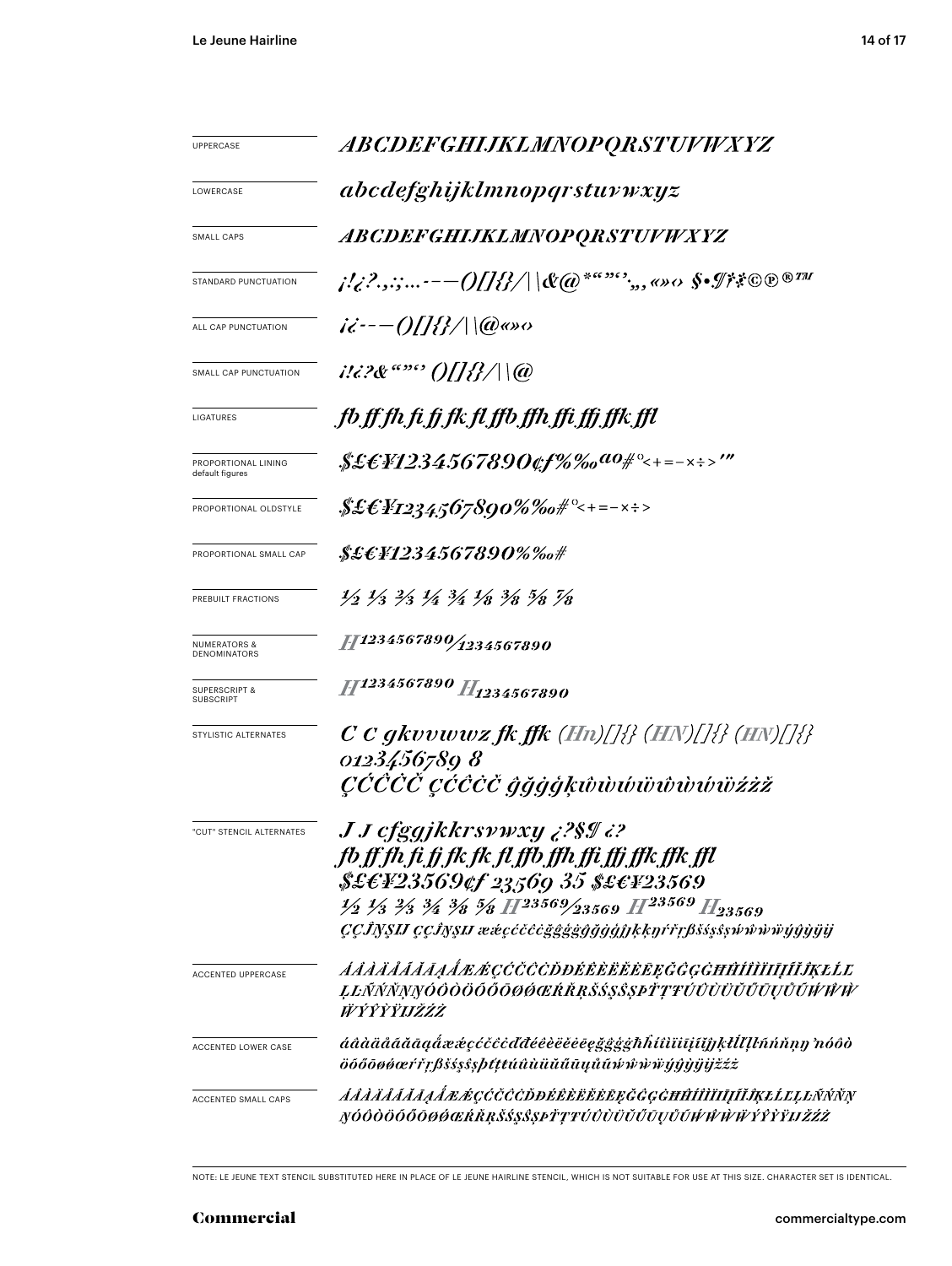| <b>OPENTYPE FEATURES</b><br><b>FAMILY WIDE</b>                     | <b>DEACTIVATED</b>                                                          | <b>ACTIVATED</b>                                     |
|--------------------------------------------------------------------|-----------------------------------------------------------------------------|------------------------------------------------------|
| <b>ALL CAPS</b><br>opens up spacing, moves<br>punctuation up       | $1$ Gal. $[3.78 \text{ L}]$ @ £20                                           | 1 GAL. [3.78 L] @ £20                                |
| SMALL CAPS                                                         | 1 Gal. [3.78 L] $\omega$ £20                                                | 1 GAL. [3.78 L] @ £20                                |
| ALL SMALL CAPS<br>includes punctuation & figures                   | 1 Gal. [3.78 L] @ £20                                                       | 1 GAL. $[3.78 \text{ L}] @$ £20                      |
| PROPORTIONAL LINING<br>default figures                             | $\$3,460 \; \text{\textsterling}1,895$<br>May:<br>June: ¥7,031 £7,215       | May: $$3,460 \in 1,895$<br>June: ¥7,031 £7,215       |
| PROPORTIONAL OLDSTYLE                                              | May: \$3,460 €1,895<br>June: ¥7,031 £7,215                                  | May: \$3,460 $\epsilon$ 1,895<br>June: ¥7,031 £7,215 |
| PROPORTIONAL SMALL CAP                                             | $$3,460 \; \text{\textsterling}1,895$<br><b>May:</b><br>June: ¥7,031 £7,215 | MAY: \$3,460 €1,895<br><b>JUNE: ¥7,031 £7,215</b>    |
| <b>ARBITRARY FRACTIONS</b><br>ignores numeric date format          | 21/06/15 & 2 8/11 6/92                                                      | $21/06/15$ & $2\frac{8}{11}$ $\frac{6}{22}$          |
| SUPERSCRIPT/SUPERIOR                                               | $x78 + y13 \times z54 - a426$                                               | $X^{78} + Y^{13} \times Z^{54} - 3^{426}$            |
| SUBSCRIPT/INFERIOR                                                 | $x78 + y13 \times z54 - a426$                                               | $X_{78}$ + $Y_{13}$ × $Z_{54}$ – $a_{426}$           |
| <b>LANGUAGE FEATURE</b><br>Română ș accent                         | INSUŞI FAIMOŞI ştiri                                                        | ÎNSUȘI FAIMOȘI știri                                 |
| <b>LANGUAGE FEATURE</b><br>Nederlands IJ glyph                     | <b>VRIJDAG RIJK zijds</b>                                                   | <b>VRIJDAG RIJK zijds</b>                            |
| <b>LANGUAGE FEATURE</b><br>Deutsche, Suomi, Svenska<br>low i j dot | Römisch höjd börjar                                                         | Römisch höjd börjar                                  |

NOTE: LE JEUNE DECK SUBSTITUTED HERE IN PLACE OF LE JEUNE HAIRLINE, WHICH IS NOT SUITABLE FOR USE AT THIS SIZE. CHARACTER SET IS IDENTICAL.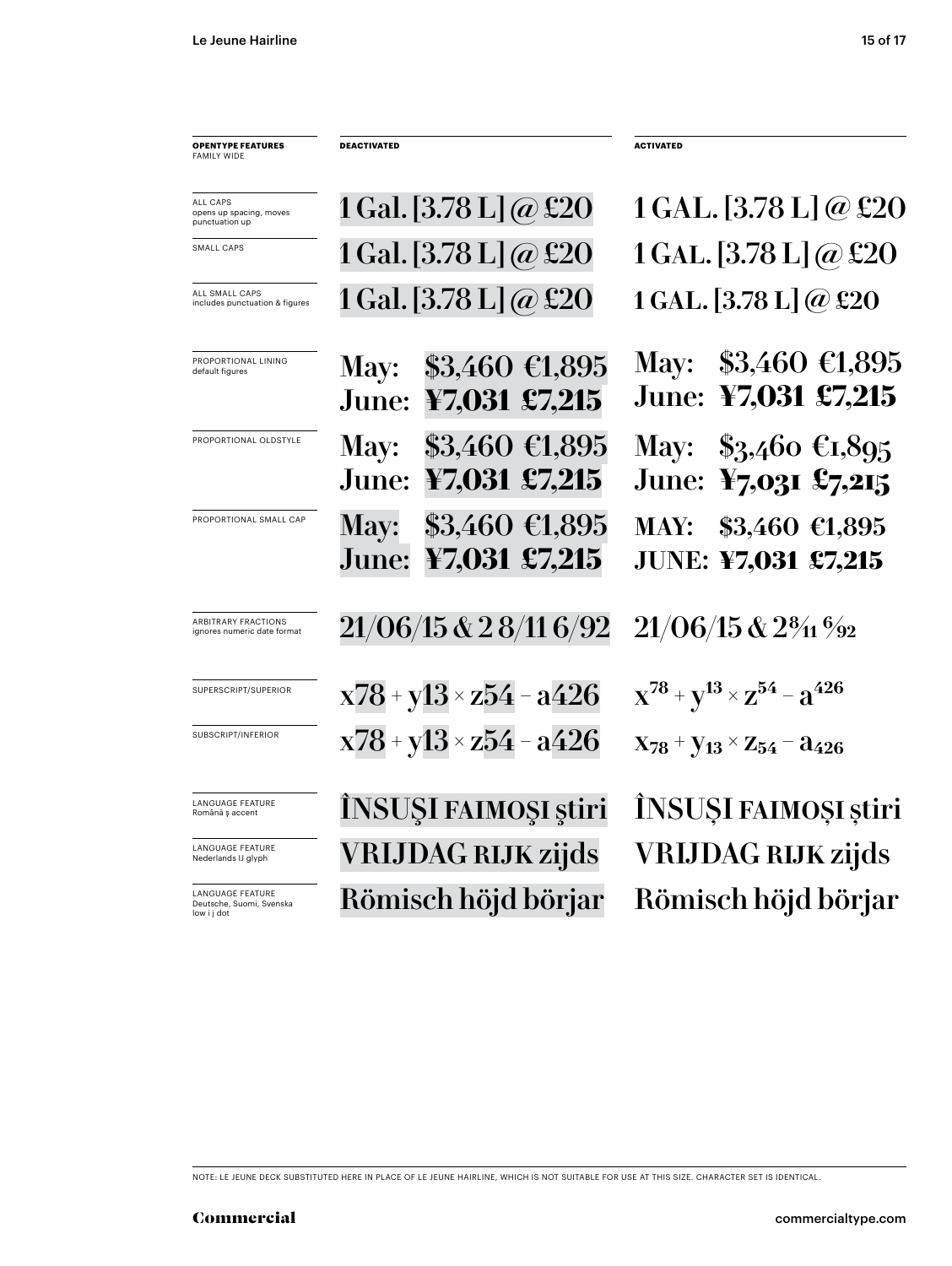STYLISTIC SET 04 thin parenthesis, braces, and brackets

STYLISTIC SET 05 alternate oldstyle 3 5

STYLISTIC SET 06 archaic oldstyle figures

STYLISTIC SFT 07 alternate oldstyle 8

STYLISTIC SET 12 cut terminals (stencil only)

**OPENTYPE FEATURES** ROMAN

STYLISTIC SET 01 alternate K k

STYLISTIC SET 02 alternate g

STYLISTIC SET 03 alternate lining 1

STYLISTIC ALTERNATES Illustrator/Photoshop

### **OPENTYPE FEATURES** ITALIC

STYLISTIC SET 01 alternate K

STYLISTIC SET 02 alternate g k

STYLISTIC SET 08 alternate v w (straight serif)

STYLISTIC SET 08 alternate v w (curved serif)

STYLISTIC SET 09 alternate z

STYLISTIC SET 11 alternate C

STYLISTIC ALTERNATES Illustrator/Photoshop

**DEACTIVATED ACTIVATED**

[License:  $\mathfrak{E}5(\mathfrak{L}4)$  {\$6}] [License:  $\mathfrak{E}5(\mathfrak{L}4)$  {\$6}] In 1853 it was decreed In 1853 it was decreed Only until 13,800 BCE Only until 13,800 BCE Worth £12,657,348.09 Worth £12,657,348.09 JUST configure after *JOY for 3 5/9 icy crux*

### **DEACTIVATED**

KINGS RISK backers KINGS RISK backers Buyout of \$12 million Buyout of \$12 million Top rankings pegged Top rankings pegged  $(Selling) [1] \$ [14675.03]  $(Selling) [1] \$ [154675.03]

### **DEACTIVATED**

*RANK quick Kneels RANK quick Kneels Staggering cloaking Staggering cloaking Everyone's own view Everyone's own view Allows simple travel Allows simple travel Styles frozen in time Styles frozen in time CLOCK picks Crops CLOCK picks Crops [Fig. (v) {1305.47} cwt] [Fig. (v) {1305.47} cwt]*

JUST configure after *JOY for 3 5/9 icy crux*

### **ACTIVATED**

### **ACTIVATED**

NOTE: LE JEUNE DECK SUBSTITUTED HERE IN PLACE OF LE JEUNE HAIRLINE, WHICH IS NOT SUITABLE FOR USE AT THIS SIZE. CHARACTER SET IS IDENTICAL.